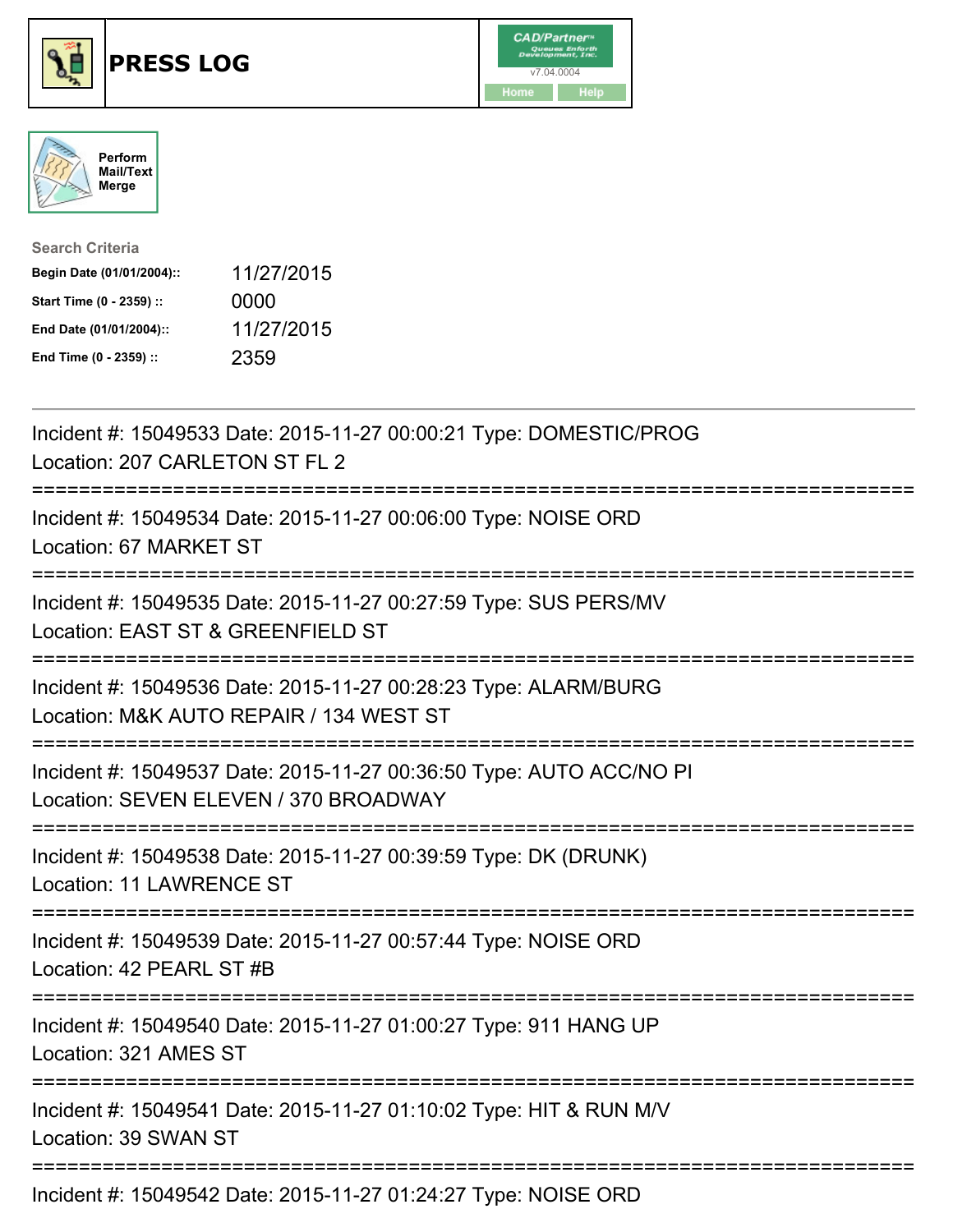| Location: 194-196 BRUCE ST                                                                                                            |
|---------------------------------------------------------------------------------------------------------------------------------------|
| Incident #: 15049543 Date: 2015-11-27 01:32:20 Type: A&B PAST<br>Location: 14 FERRY ST FL 2                                           |
| Incident #: 15049544 Date: 2015-11-27 01:37:06 Type: NOISE ORD<br>Location: 133 E HAVERHILL ST FL 2                                   |
| Incident #: 15049545 Date: 2015-11-27 02:15:38 Type: KEEP PEACE<br>Location: 16 SARGENT ST                                            |
| ===================================<br>Incident #: 15049546 Date: 2015-11-27 02:31:05 Type: NOISE ORD<br>Location: 505 LOWELL ST FL 2 |
| Incident #: 15049547 Date: 2015-11-27 02:36:52 Type: M/V STOP<br>Location: DURHAM ST & S BROADWAY                                     |
| ==========================<br>Incident #: 15049548 Date: 2015-11-27 02:42:44 Type: NOISE ORD<br>Location: 660 HAVERHILL ST FL 3       |
| Incident #: 15049549 Date: 2015-11-27 02:51:56 Type: M/V STOP<br>Location: ERVING AV & LAWRENCE ST                                    |
| =================<br>Incident #: 15049550 Date: 2015-11-27 02:54:06 Type: DISORDERLY<br>Location: 78 CENTRE ST                        |
| Incident #: 15049551 Date: 2015-11-27 02:54:44 Type: NOISE ORD<br>Location: 333 HOWARD ST #8                                          |
| Incident #: 15049552 Date: 2015-11-27 02:58:34 Type: M/V STOP<br>Location: COMMON ST & JACKSON ST                                     |
| Incident #: 15049553 Date: 2015-11-27 03:16:46 Type: NOISE ORD<br>Location: 4 SAUNDERS ST FL 2                                        |
| Incident #: 15049554 Date: 2015-11-27 03:48:58 Type: STOL/MV/PAS<br>Location: 15 PROVIDENCE ST                                        |
| Incident #: 15049555 Date: 2015-11-27 04:13:13 Type: NOISE ORD<br>Location: 35 IRENE ST                                               |
| Incident #: 15049556 Date: 2015-11-27 04:26:48 Type: MEDIC SUPPORT                                                                    |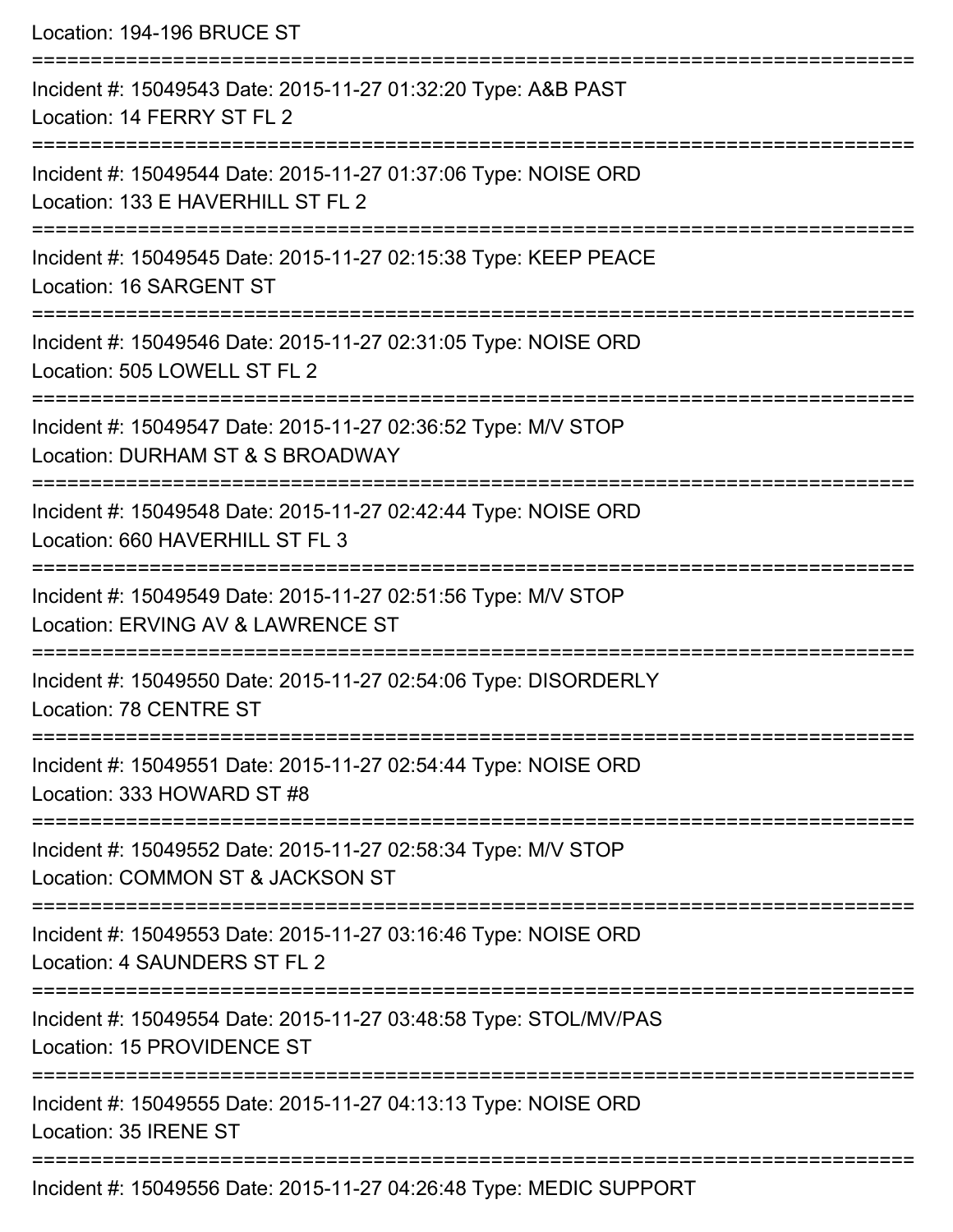| Incident #: 15049557 Date: 2015-11-27 05:40:29 Type: MEDIC SUPPORT<br>Location: 294 JACKSON ST FL 2                                 |
|-------------------------------------------------------------------------------------------------------------------------------------|
| Incident #: 15049558 Date: 2015-11-27 06:35:51 Type: RECOV/STOL/MV<br>Location: PEARL ST & TOWER HILL ST                            |
| Incident #: 15049559 Date: 2015-11-27 06:59:17 Type: PARK & WALK<br>Location: BROADWAY                                              |
| Incident #: 15049560 Date: 2015-11-27 07:25:17 Type: MEDIC SUPPORT<br>Location: 31 RIDGE RD FL 1                                    |
| Incident #: 15049561 Date: 2015-11-27 07:34:11 Type: MV/BLOCKING<br>Location: 86 OXFORD ST                                          |
| Incident #: 15049562 Date: 2015-11-27 07:47:21 Type: CK WELL BEING<br>Location: TAYLOR RENTAL / 637 ANDOVER ST                      |
| Incident #: 15049563 Date: 2015-11-27 07:52:45 Type: MV/BLOCKING<br>Location: 61 WILMOT ST                                          |
| Incident #: 15049564 Date: 2015-11-27 07:56:51 Type: NOTIFICATION<br>Location: 88 HAVERHILL ST #1                                   |
| Incident #: 15049565 Date: 2015-11-27 09:08:21 Type: MEDIC SUPPORT<br>Location: 34 BRADFORD ST #B FL 1                              |
| Incident #: 15049566 Date: 2015-11-27 09:24:42 Type: ALARM/BURG<br>Location: MERRIMACK VALLEY YMCA ADMIN / 101 AMESBURY ST FL 1STFL |
| Incident #: 15049567 Date: 2015-11-27 09:33:41 Type: SERVE 209A<br>Location: 26 SALEM ST                                            |
| Incident #: 15049568 Date: 2015-11-27 09:37:32 Type: SUS PERS/MV<br>Location: 6 BOEHM ST                                            |
| Incident #: 15049569 Date: 2015-11-27 09:53:21 Type: 209A/SERVE<br>Location: 40 HILLSIDE AV                                         |
| Incident #: 15049570 Date: 2015-11-27 09:53:57 Type: SHOTS FIRED                                                                    |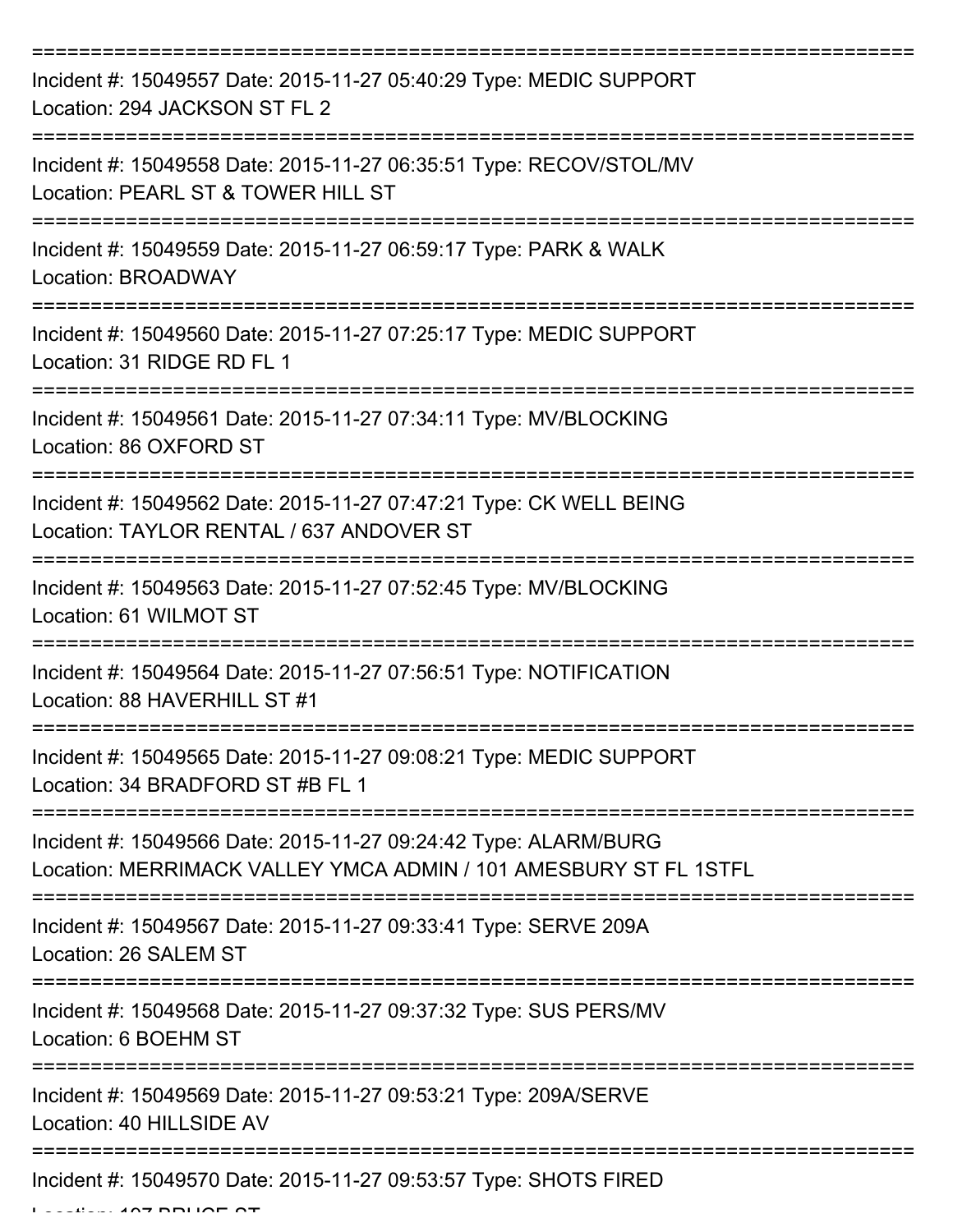| Incident #: 15049571 Date: 2015-11-27 09:56:56 Type: CK WELL BEING<br>Location: 37 LEONARD AV                         |
|-----------------------------------------------------------------------------------------------------------------------|
| Incident #: 15049572 Date: 2015-11-27 10:00:10 Type: M/V STOP<br>Location: 280 MERRIMACK ST                           |
| Incident #: 15049573 Date: 2015-11-27 10:01:58 Type: INVEST CONT<br>Location: COADY'S TOWING SERVICE / 139 MARSTON ST |
| Incident #: 15049574 Date: 2015-11-27 10:06:56 Type: SHOTS FIRED<br>Location: 197 BRUCE ST                            |
| Incident #: 15049575 Date: 2015-11-27 10:10:04 Type: WARRANT SERVE<br><b>Location: 59 TREMONT ST</b>                  |
| Incident #: 15049576 Date: 2015-11-27 10:12:34 Type: 209A/SERVE<br>Location: 45 SPRINGFIELD ST #3                     |
| Incident #: 15049577 Date: 2015-11-27 10:20:27 Type: GENERAL SERV<br>Location: 9 POPLAR ST                            |
| Incident #: 15049578 Date: 2015-11-27 10:29:59 Type: 209A/SERVE<br>Location: 32 LAWRENCE ST #6                        |
| Incident #: 15049579 Date: 2015-11-27 10:33:27 Type: LOST PROPERTY<br>Location: 47 TRENTON ST                         |
| Incident #: 15049580 Date: 2015-11-27 10:39:08 Type: ASSIST FIRE<br>Location: 8 ROLLINS ST                            |
| Incident #: 15049581 Date: 2015-11-27 10:39:50 Type: 911 HANG UP<br>Location: 18 EVERETT ST                           |
| Incident #: 15049582 Date: 2015-11-27 10:40:22 Type: MAN DOWN<br>Location: CHESTNUT ST & LAWRENCE ST                  |
| Incident #: 15049583 Date: 2015-11-27 10:54:03 Type: DOMESTIC/PAST<br>Location: 142 WATER ST #1                       |
| Incident #: 15049584 Date: 2015-11-27 10:56:50 Type: MEDIC SUPPORT                                                    |

Location: 241 C LINIION CT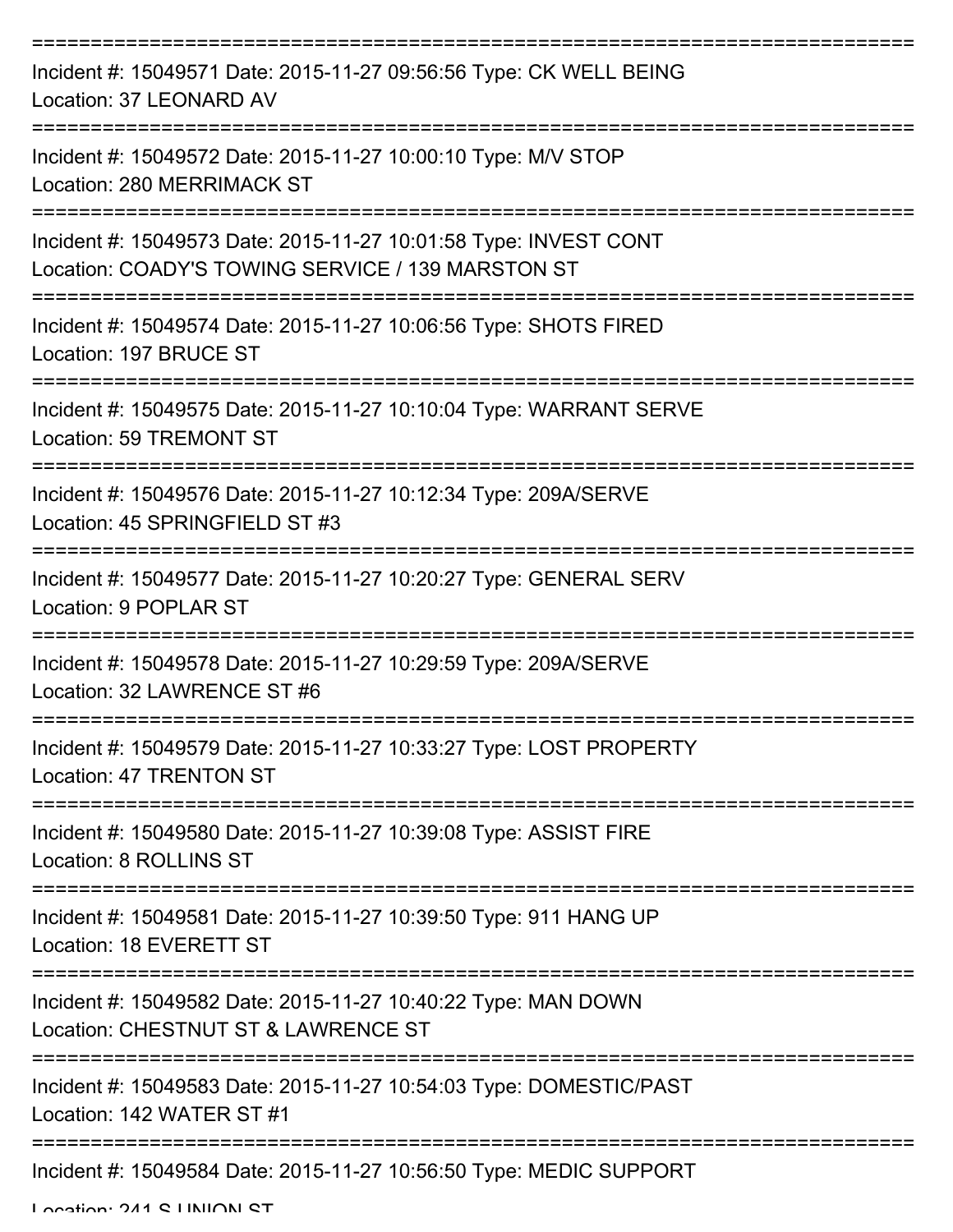| Incident #: 15049585 Date: 2015-11-27 11:22:04 Type: M/V STOP<br>Location: BRADFORD ST & BROADWAY               |
|-----------------------------------------------------------------------------------------------------------------|
| Incident #: 15049586 Date: 2015-11-27 11:31:14 Type: M/V STOP<br>Location: 696XV4 / BROADWAY & MCKINLEY AV      |
| Incident #: 15049587 Date: 2015-11-27 11:32:32 Type: MEDIC SUPPORT<br>Location: MCDONALDS / 50 BROADWAY         |
| Incident #: 15049588 Date: 2015-11-27 11:36:21 Type: M/V STOP<br>Location: LAFAYETTE AV & S BROADWAY            |
| Incident #: 15049589 Date: 2015-11-27 11:40:47 Type: M/V STOP<br>Location: AMESBURY ST & HAVERHILL ST           |
| Incident #: 15049590 Date: 2015-11-27 11:44:45 Type: 209A/SERVE<br>Location: 73 BOXFORD ST #1                   |
| Incident #: 15049591 Date: 2015-11-27 11:52:56 Type: M/V STOP<br>Location: LV64389 / BOWDOIN ST & BROOKFIELD ST |
| Incident #: 15049592 Date: 2015-11-27 11:54:06 Type: 209A/SERVE<br>Location: 73 BOXFORD ST #1                   |
| Incident #: 15049593 Date: 2015-11-27 11:59:51 Type: 209A/SERVE<br>Location: 59 GROTON ST #2                    |
| Incident #: 15049594 Date: 2015-11-27 12:03:04 Type: DRUG VIO<br>Location: FERRY ST & HIGH ST                   |
| Incident #: 15049595 Date: 2015-11-27 12:08:42 Type: INVESTIGATION<br>Location: 55 AVON ST                      |
| Incident #: 15049596 Date: 2015-11-27 12:09:14 Type: LARCENY/PAST<br>Location: 125 PROSPECT ST                  |
| Incident #: 15049597 Date: 2015-11-27 12:12:10 Type: EXTRA SURVEIL<br><b>Location: DIAMOND ST</b>               |
| Incident #: 15049598 Date: 2015-11-27 12:27:33 Type: 209A/SERVE<br>Location: 105 LOWELL ST #3                   |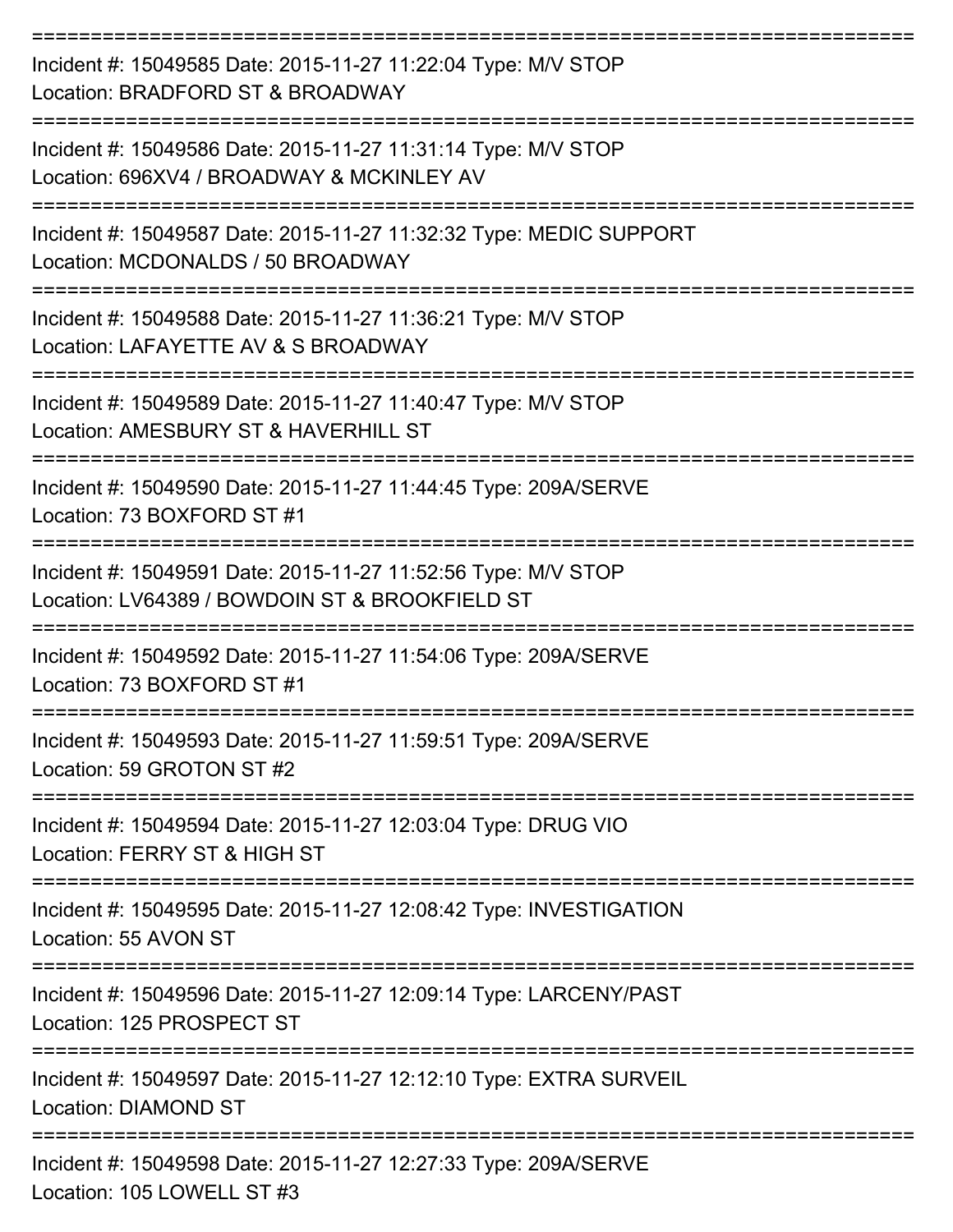| Incident #: 15049599 Date: 2015-11-27 12:36:32 Type: ALARM/BURG<br>Location: DUNKIN DONUTS / 225 ESSEX ST                                             |
|-------------------------------------------------------------------------------------------------------------------------------------------------------|
| Incident #: 15049600 Date: 2015-11-27 12:39:06 Type: MAL DAMAGE<br>Location: 26 AMES ST                                                               |
| Incident #: 15049601 Date: 2015-11-27 12:42:17 Type: ALARM/BURG<br>Location: ESPERANZA ACADEMY / 198 GARDEN ST<br>=================================== |
| Incident #: 15049602 Date: 2015-11-27 12:53:16 Type: STOLEN PROP<br>Location: 675 ESSEX ST                                                            |
| Incident #: 15049603 Date: 2015-11-27 13:02:38 Type: SUS PERS/MV<br>Location: 305 PROSPECT ST                                                         |
| =================================<br>Incident #: 15049604 Date: 2015-11-27 13:04:59 Type: M/V STOP<br>Location: 324 PROSPECT ST                       |
| :==================<br>Incident #: 15049605 Date: 2015-11-27 13:07:56 Type: INVEST CONT<br>Location: 485 S BROADWAY                                   |
| Incident #: 15049606 Date: 2015-11-27 13:10:39 Type: EXTRA SURVEIL<br>Location: 10 DIAMOND ST                                                         |
| Incident #: 15049607 Date: 2015-11-27 13:12:47 Type: MAN DOWN<br>Location: 157 BOWDOIN ST                                                             |
| Incident #: 15049608 Date: 2015-11-27 13:24:38 Type: 209A/SERVE<br>Location: 39 WOODLAND ST                                                           |
| Incident #: 15049609 Date: 2015-11-27 13:30:50 Type: WARRANT SERVE<br>Location: 116 BAILEY ST                                                         |
| Incident #: 15049610 Date: 2015-11-27 13:33:57 Type: ALARM/BURG<br>Location: ARLINGTON SCHOOL / 150 ARLINGTON ST                                      |
| Incident #: 15049611 Date: 2015-11-27 13:41:18 Type: 209A/SERVE<br>Location: 125 GARDEN ST                                                            |
| Incident #: 15049612 Date: 2015-11-27 13:46:53 Type: WARRANT SERVE<br>Location: 59 TREMONT ST #306                                                    |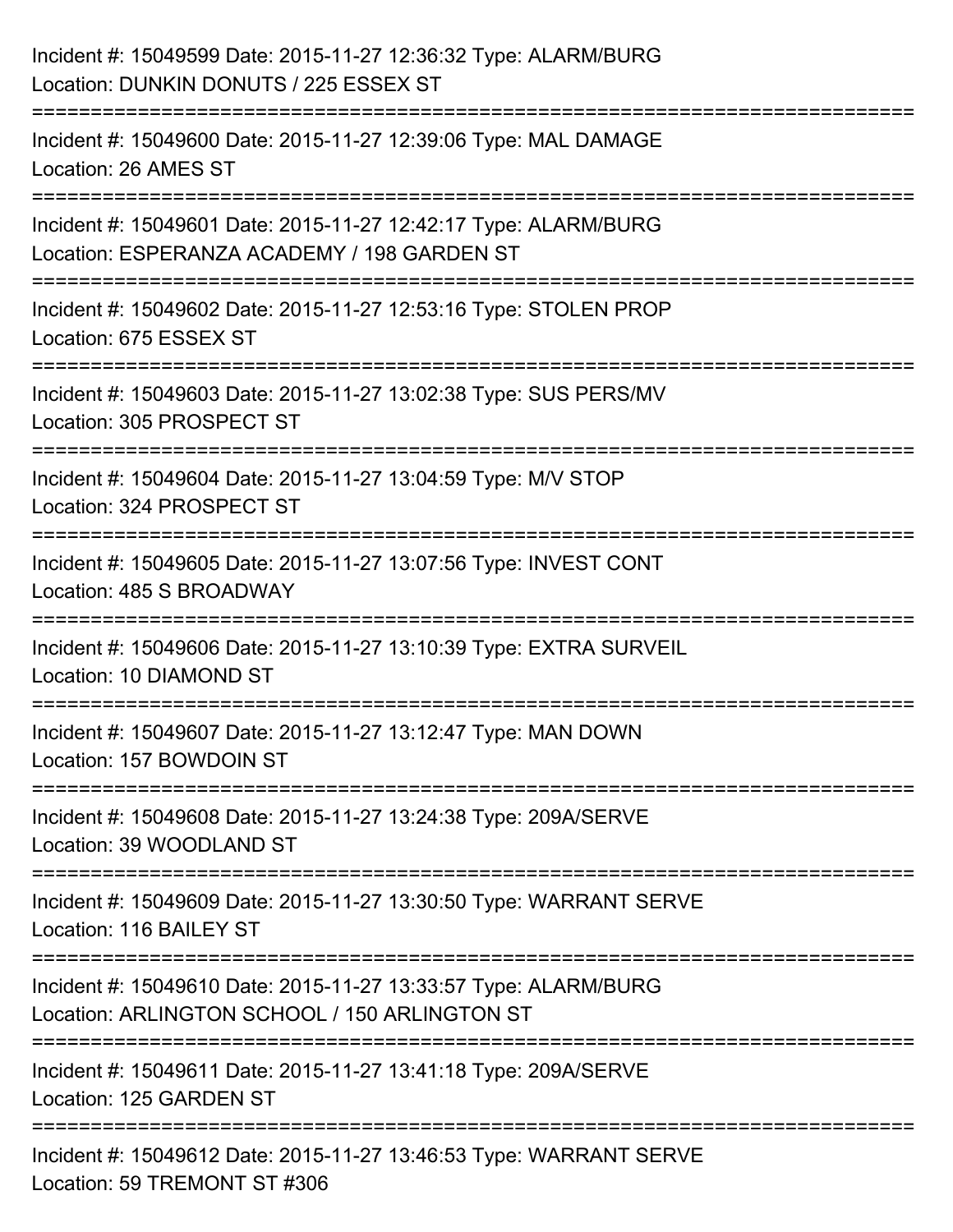| Incident #: 15049613 Date: 2015-11-27 13:52:37 Type: M/V STOP<br><b>Location: CENTRAL BRIDGE</b>                   |
|--------------------------------------------------------------------------------------------------------------------|
| Incident #: 15049614 Date: 2015-11-27 14:08:52 Type: ASSSIT OTHER PD<br>Location: 148 BUTLER ST                    |
| Incident #: 15049615 Date: 2015-11-27 14:16:05 Type: 209A/SERVE<br>Location: 105 LOWELL ST                         |
| Incident #: 15049616 Date: 2015-11-27 14:31:50 Type: ASSSIT OTHER PD<br>Location: 37 LEONARD AV                    |
| Incident #: 15049617 Date: 2015-11-27 14:34:22 Type: B&E/PAST<br>Location: 5 AVON ST                               |
| Incident #: 15049618 Date: 2015-11-27 14:38:09 Type: ALARM/BURG<br>Location: 198 GARDEN ST                         |
| Incident #: 15049619 Date: 2015-11-27 14:51:29 Type: EXTRA SURVEIL<br><b>Location: DIAMOND ST</b>                  |
| Incident #: 15049620 Date: 2015-11-27 15:03:51 Type: MEDIC SUPPORT<br>Location: 96 PARK ST                         |
| Incident #: 15049621 Date: 2015-11-27 15:31:13 Type: UNWANTEDGUEST<br>Location: 257 ESSEX ST<br>================== |
| Incident #: 15049622 Date: 2015-11-27 15:39:23 Type: AUTO ACC/NO PI<br>Location: S UNION ST & SALEM ST             |
| Incident #: 15049624 Date: 2015-11-27 15:46:22 Type: LOST PROPERTY<br>Location: COMMON ST & LAWRENCE ST            |
| Incident #: 15049623 Date: 2015-11-27 15:46:45 Type: 209A/SERVE<br>Location: 39 WOODLAND ST                        |
| Incident #: 15049625 Date: 2015-11-27 16:00:11 Type: EXTRA SURVEIL<br>Location: 10 DIAMOND ST                      |
| Incident #: 15049626 Date: 2015-11-27 16:37:54 Type: CK WELL BEING<br>Location: 56 WILLOW ST                       |

===========================================================================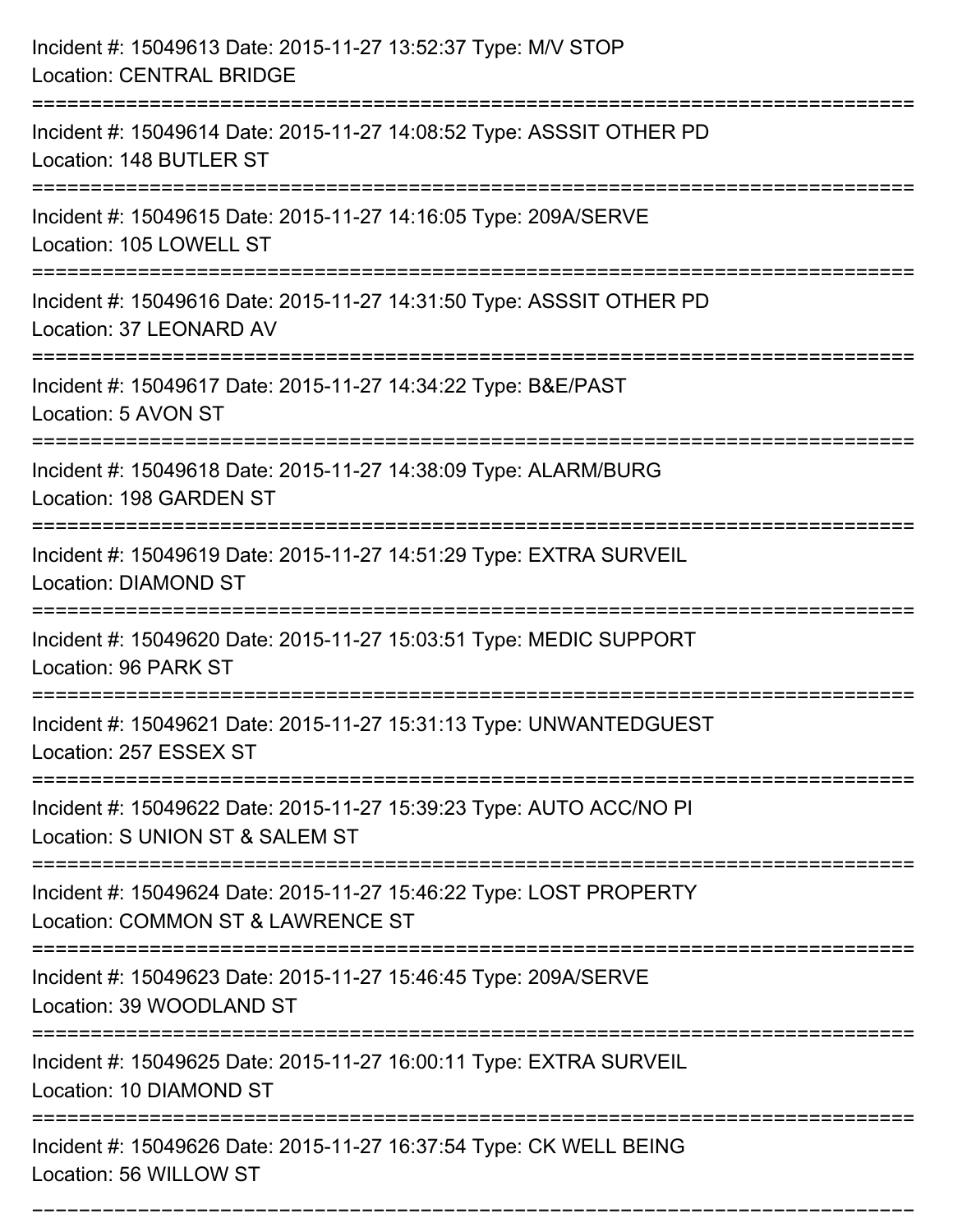| Incident #: 15049627 Date: 2015-11-27 16:40:38 Type: DISTURBANCE<br>Location: 131 BENNINGTON ST                        |
|------------------------------------------------------------------------------------------------------------------------|
| Incident #: 15049628 Date: 2015-11-27 17:02:17 Type: ROBBERY UNARM<br>Location: 156 HAVERHILL ST                       |
| Incident #: 15049629 Date: 2015-11-27 17:08:48 Type: TENANT PROB<br>Location: 66 WEARE ST FL 3                         |
| Incident #: 15049630 Date: 2015-11-27 17:31:02 Type: M/V STOP<br>Location: LOWELL ST & MARGIN ST                       |
| Incident #: 15049631 Date: 2015-11-27 17:51:04 Type: M/V STOP<br>Location: 8 GREEN ST                                  |
| Incident #: 15049632 Date: 2015-11-27 17:58:54 Type: SHOTS FIRED<br><b>Location: MANCHESTER ST</b>                     |
| Incident #: 15049633 Date: 2015-11-27 18:18:07 Type: M/V STOP<br>Location: CROSS & CED                                 |
| Incident #: 15049634 Date: 2015-11-27 18:33:25 Type: ALARM/BURG<br>Location: RESD; ALEJANDRO MALDONADO / 141 OXFORD ST |
| Incident #: 15049635 Date: 2015-11-27 18:38:29 Type: AUTO ACC/NO PI<br>Location: 103 SUMMER ST                         |
| Incident #: 15049636 Date: 2015-11-27 19:04:32 Type: E911 HANGUP<br>Location: 145 WEST ST #1 FL 1                      |
| Incident #: 15049637 Date: 2015-11-27 19:35:23 Type: DISTURBANCE<br>Location: DUNKIN DONUTS / 581 ANDOVER ST           |
| Incident #: 15049638 Date: 2015-11-27 19:40:25 Type: M/V STOP<br>Location: HAVERHILL ST & WEST ST                      |
| Incident #: 15049639 Date: 2015-11-27 19:54:23 Type: NOISE ORD<br>Location: 24 SUMMER ST #1 FL 1                       |
| Incident #: 15049640 Date: 2015-11-27 19:57:46 Type: ANIMAL COMPL<br>Location: 26 SALEM ST FL 3                        |
|                                                                                                                        |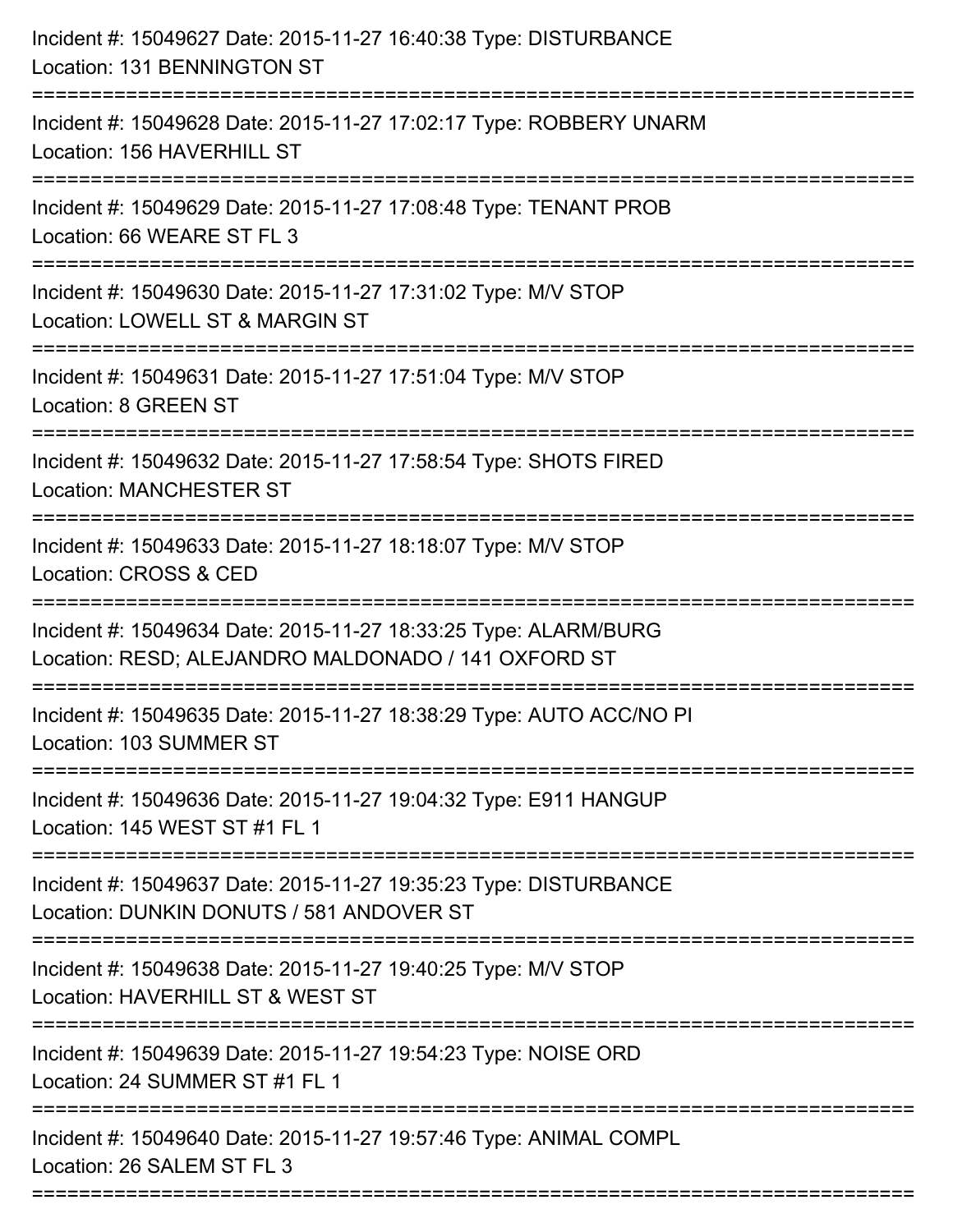|  | Location: 16 RIDGE RD |  |
|--|-----------------------|--|
|--|-----------------------|--|

| Incident #: 15049642 Date: 2015-11-27 20:04:54 Type: M/V STOP<br><b>Location: 11 LAWRENCE ST</b>                  |
|-------------------------------------------------------------------------------------------------------------------|
| Incident #: 15049643 Date: 2015-11-27 20:15:21 Type: DRUG VIO<br>Location: 179 ARLINGTON ST                       |
| Incident #: 15049644 Date: 2015-11-27 20:31:04 Type: ASSSIT OTHER PD<br>Location: 5 CONDUIT ST FL 2               |
| Incident #: 15049645 Date: 2015-11-27 20:41:36 Type: THREATS<br>Location: SHOWCASE CINEMA / 6 CHICKERING ST       |
| Incident #: 15049646 Date: 2015-11-27 20:54:50 Type: M/V STOP<br>Location: FALMOUTH ST & S UNION ST               |
| Incident #: 15049647 Date: 2015-11-27 21:09:25 Type: M/V STOP<br>Location: ALLEN ST & SUMMER ST<br>-------------- |
| Incident #: 15049648 Date: 2015-11-27 21:14:17 Type: SHOPLIFTING<br>Location: SUPER LIQUORS / 35 S BROADWAY       |
| Incident #: 15049649 Date: 2015-11-27 21:17:02 Type: MAL DAMG PROG<br>Location: DISCOUNT LIQUORS / 103 BROADWAY   |
| Incident #: 15049651 Date: 2015-11-27 21:33:01 Type: KEEP PEACE<br>Location: 194 GARDEN ST FL 1                   |
| Incident #: 15049650 Date: 2015-11-27 21:35:47 Type: MEDIC SUPPORT<br>Location: 143 S UNION ST                    |
| Incident #: 15049653 Date: 2015-11-27 21:43:53 Type: DISORDERLY<br>Location: MARGIN ST & MELVIN ST                |
| Incident #: 15049652 Date: 2015-11-27 21:44:50 Type: M/V STOP<br>Location: WINTHROP AV & N PARRISH RD             |
| Incident #: 15049654 Date: 2015-11-27 22:18:57 Type: SPECIAL CHECK<br><b>Location: BROOK ST</b>                   |
|                                                                                                                   |

Incident #: 1504965 Date: 2015 11 27 22:21:36 Type: 2015 2015 2015 2016 11 2016 11 23:21:36<br>.